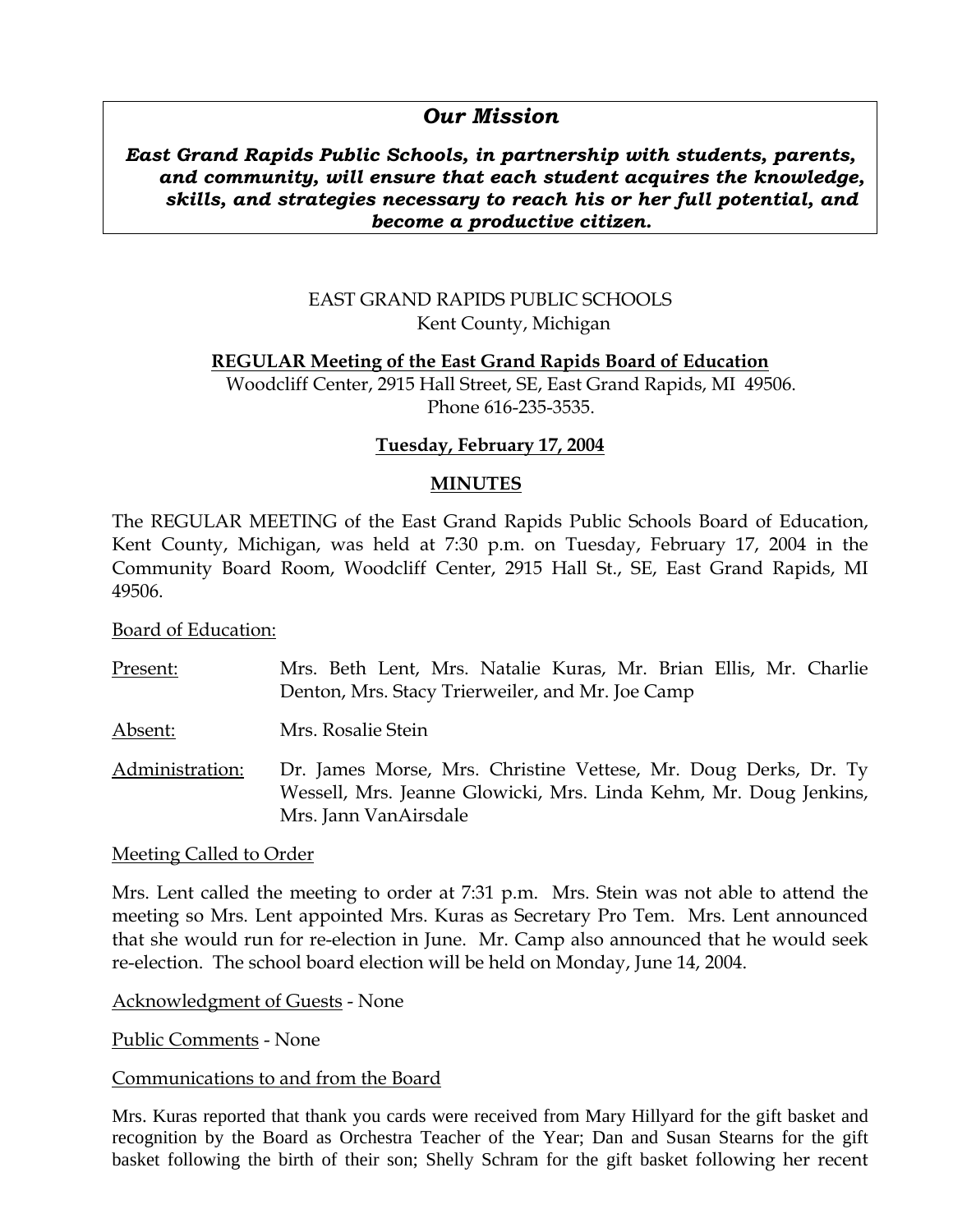REGULAR BOARD MEETING February 17, 2004 Page 2

surgery; and Jerry Fouch, Pat Cwayna, Mark Tompkins, Jeanne Glowicki, Jann Van Airsdale and Kathy Wisniewski for the gift baskets for Principals Week.

Mrs. Lent announced that the Board meeting in March has been changed from March  $22^{nd}$ to March 29<sup>th</sup> and the May 10<sup>th</sup> Board meeting has been changed to May 24<sup>th</sup>.

### Recognition of Principal's Week – February 8-14, 2004 – Dr. James Morse

Mrs. Lent stated the Board appreciates the work and dedication displayed by the Principals and Directors day after day. Dr. Morse said gift baskets were sent to all principals and directors and he thanked all of them for their caring and work with our students.

### Recognition of School Liaison Officer, Brian Davis– Dr. James Morse

Officer Brian Davis was recognized for his eight years of service as School Liaison Officer. Dr. Morse expressed appreciation on behalf of the Board and himself for Brian's work. This was a brand new venture eight years ago and we were fortunate to have the support of both Chief Gallagher and the City. Brian has always worked well with students, staff and administrators. Mr. Ellis expressed thanks on behalf of elementary children and said Brian has always been a good role model for the younger kids. Mrs. Trierweiler thanked him for his great work with our children. Officer Davis introduced Officer Ryan Holmes. Officer Holmes has replaced Brian. Ryan said he is excited for his new position and is enjoying what he is doing.

## High School Student Council President's Report – Ms. Steffie Kabat

Ms. Kabat said that Student Council is taking a break for next couple of months. Each class will be doing it's own community service project and this will start following Spring Break. It has just been announced that Prom will be held at the new Convention Center in downtown Grand Rapids.

## EGREA President's Report - Mrs. Cynthia Bischoff

No report this month.

## *Information Items:*

## *Action Items - Consent Agenda:*

| Background:     | In order to save time during the meeting, we are using a<br>Consent Agenda. Items in the Consent Agenda include those<br>that are routine or have been previously discussed by the Board<br>of Education. Any Board Member may request to have any<br>item removed for a separate discussion and vote. |
|-----------------|--------------------------------------------------------------------------------------------------------------------------------------------------------------------------------------------------------------------------------------------------------------------------------------------------------|
| Recommendation: | Motion to approve items in the Consent Agenda Numbers $9$<br>through $11$ .                                                                                                                                                                                                                            |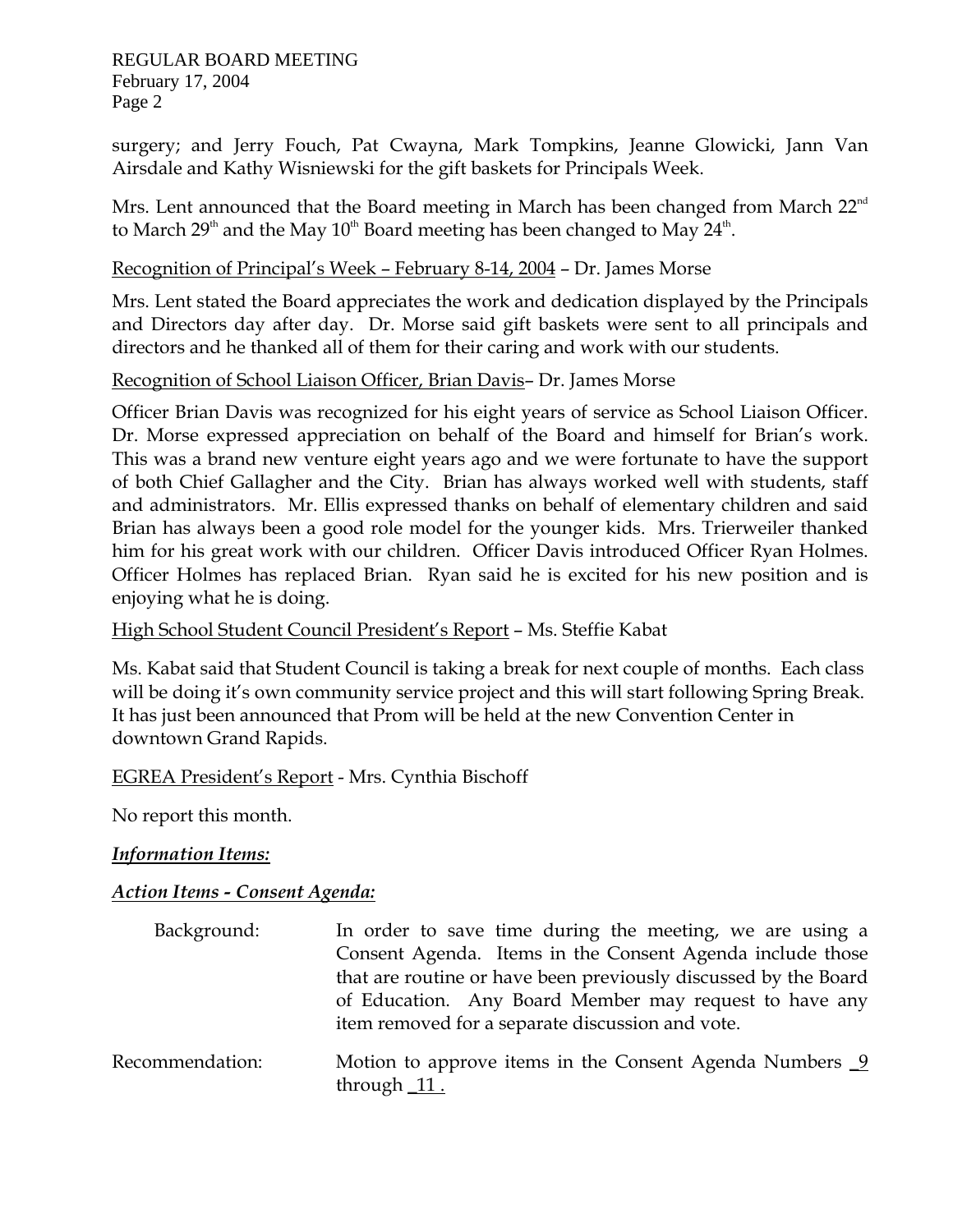## Approval of Minutes of REGULAR MEETING of 1/26/04 (Enclosure #9)

Mr. Denton moved to approve the minutes of the Regular meeting of December 15, 2003 and Mrs. Trierweiler seconded the motion. Motion passed 6-0.

## Approval of Payment of Bills for January 2004 (Enclosure #10)

Mr. Denton moved to approve the payment of bills for December 2003 and Mrs. Trierweiler seconded the motion. Motion passed 6-0.

## Approval of a Medical Leave of Absence for Mrs. Sharon L. Pollice

Mr. Denton moved to approve the recommendation to grant a medical leave of absence beginning March 4, 2004 as requested by Mrs. Sharon Pollice and Mrs. Trierweiler seconded the motion. The motion passed 6-0.

## *Other Action Items:*

## Approval of Numbers for the 2004-2005 Schools of Choice Program

The East Grand Rapids Public Schools has participated in the Kent Intermediate School District Collaborative Schools of Choice Program since its inception in the 1996-97 school year. The Finance Committee and Superintendent are recommending that we accept 33 students, plus siblings if space is available, through the 2004-05 Kent ISD Collaborative Schools of Choice Program. (Enclosure #12)

Mr. Camp moved and Mr. Ellis seconded the motion to accept 33 students, plus siblings if space is available, through the 2004-05 Kent ISD Collaborative Schools of Choice Program. The motion passed 6-0.

## Approval of the Resolution for the Annual School Election

The administration requests approval by the Board of Education of a resolution authorizing the Calling of the School Election on Monday, June 14, 2004. (Enclosure #13)

Mrs. Kuras moved and Mrs. Trierweiler seconded the motion to approve the resolution in Enclosure #15 authorizing the Calling of the Annual School Election on June 14, 2004. The motion passed 6-0.

## Approval of March as "*Reading Incentive Month*"

The Board is asked to designate March as "*Reading Incentive Month*" in East Grand Rapids Public Schools. (Enclosure #14)

Mr. Denton moved and Mrs. Trierweiler seconded the motion to designate March as "*Reading Incentive Month*" in the East Grand Rapids Public Schools and to encourage all students, staff members, and community members to support this program. 6-0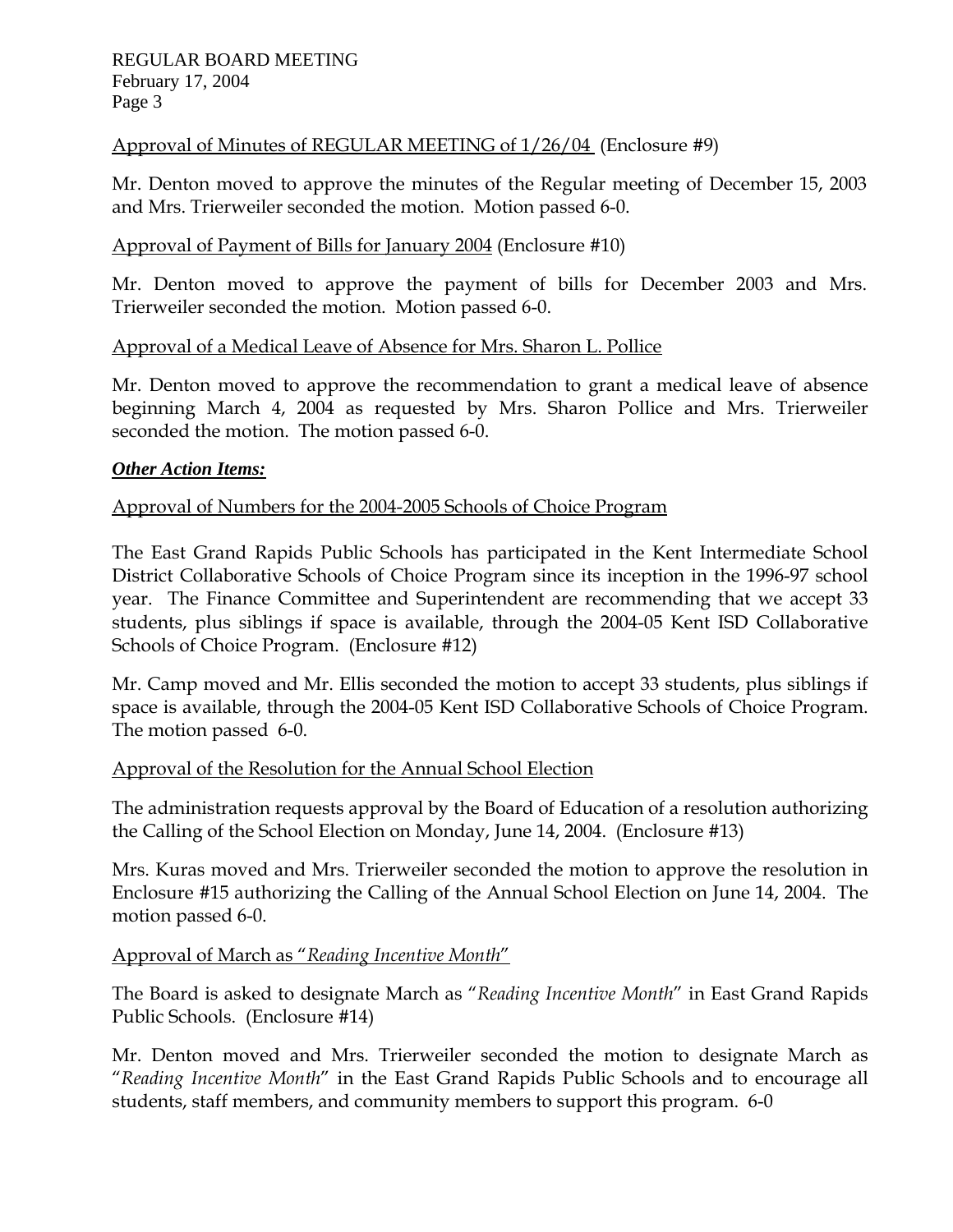## *Administrative Reports:*

## **Superintendent**

State Report Card – All East Grand Rapids Public Schools received "A's". Dr. Morse indicated that we are very proud of the work of the students, principals, teachers and parents.

Literacy and Reading - Kent County Superintendents and other individuals throughout the County were invited by Byron Center Public Schools to read to students. The half hour sessions were taped at Byron Center and are being shown on cable Channel 24 from 4-4:30 p.m. every day. This was done to promote literacy and reading throughout our county. Look for Dr. Morse and other area school administrators and community personalities reading on Channel 24.

Mast painting – The High School has a mural painted by Gerald Mast on the second floor of the High School which was finished in 1965. This mural was given as a gift from the senior class of 1965. This past weekend the Grand Rapids Press featured an article about a mural painted by Mr. Mast in the Clare Public School District, which has been appraised at \$20 million. We are taking a second look at our mural and would like to have it appraised. Our mural was restored in 1993. Also, Wealthy Elementary has a painting that hangs in the Media Center that was done by Mathias Alten. This painting was taken to Detroit a couple of years ago to be restored. We will keep you informed if we receive any additional information on either of these items.

Special Education Millage Vote – This will be held on Tuesday, February  $24^{\text{th}}$ . All money from the millage will come directly back to local school districts. This would help one part of our budget deficit. We would receive approximately \$400,000 from this millage. Dr. Morse urges everyone to get out and vote and make this a successful campaign for the children in our schools.

## Assistant Superintendent for Instruction

Middle School Scheduling Committee Update – Mrs. Vettese reported that this committee has had one all-day meeting. The group is open and willing to work together. Following the meeting teams were sent back to the Middle School with information. Asking for responses of going to a 6-period day and what that would mean to grade levels and electives. The next meeting will be this week. The main concern of everyone on the committee is the students.

March  $1^{\text{st}}$  Diversity Dialogue – Just a reminder that the continuing dialogue on Diversity will take place on March  $1<sup>st</sup>$  at 7:30 p.m.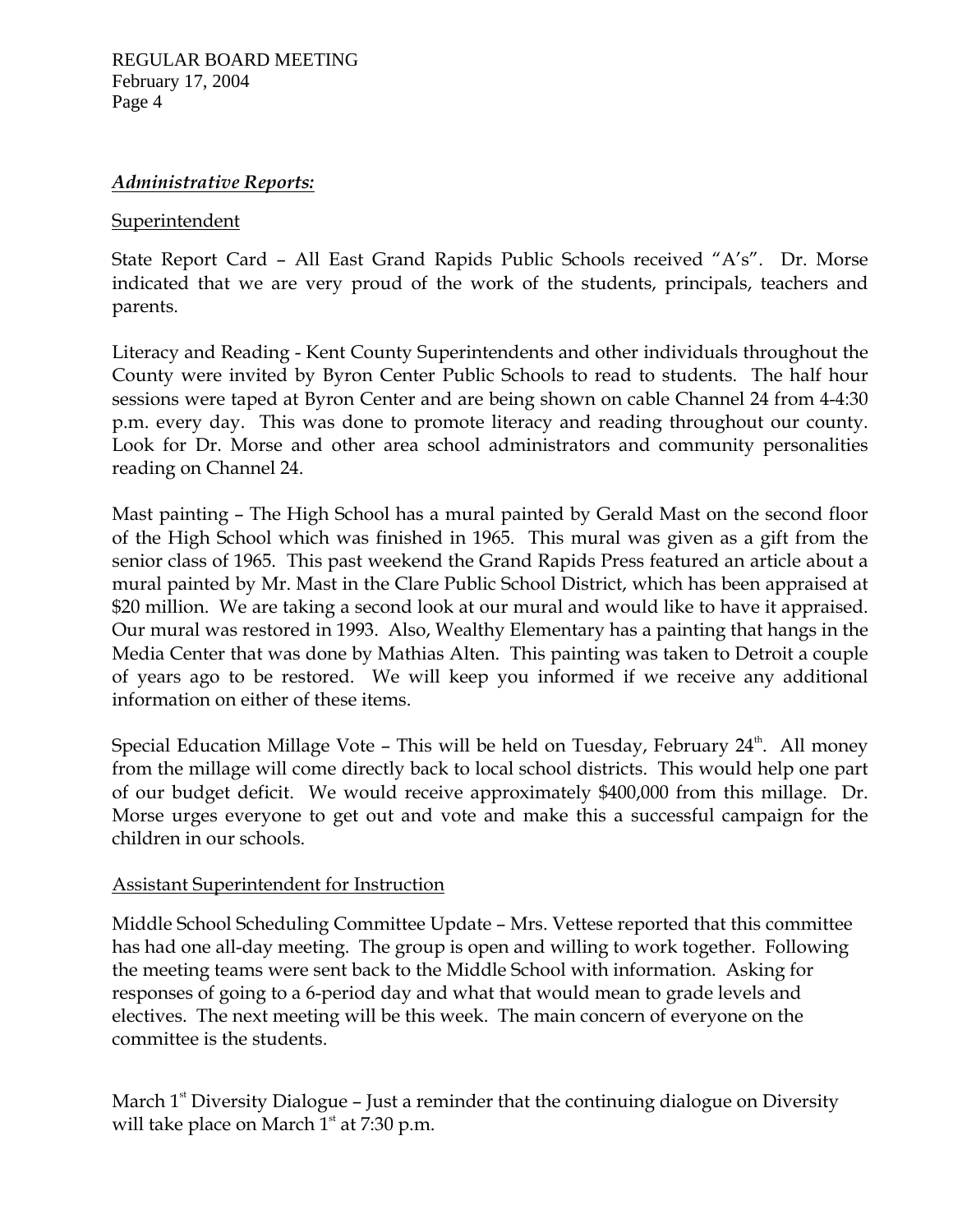REGULAR BOARD MEETING February 17, 2004 Page 5

#### Board Representative Report

City Community Center – Mr. Ellis and Mr. Camp for the Board of Education are on this committee. The Committee last week presented to the public a concept, not a final plan. Following the presentation the committee is looking for feedback from people in the community. Mr. Ellis gave a scaled down version of the presentation to the Board. This detailed the concept, scope, proposals for upper and lower levels, parking analysis (walkway across school property and parking in Senior lot), cost estimates (\$7.7. million), and a breakdown of what this millage would cost to East Grand Rapids citizens. This concept will be reviewed at the next Joint Facilities meeting scheduled for March  $17<sup>th</sup>$ .

### Assistant Superintendent for Business

Budget Update – Mr. Derks said that the Governor came out with an initial budget plan, which is a critical piece of information for working on our budget. Following the Governor's speech we now know that the Foundation grant will be \$7,301 and it will be a 50/50 blended count not the 80/20 count. We also have been informed that for expenses the retirement rate will be at 14.87%, an increase of 15%. We will continue to update the PTA's. staff and our community. As of today we see an improvement over what we looked at in January. Most likely we will have to approve a budget in June with a number of variables still unknown.

Dr. Morse stated that we may have another State championship. The High School One-act play going to the state competition. There are 37 students involved in the competition. That is the good news. The bad news is the cost of \$4,000 to send them to the State competition. We have funded a portion for our sports teams in state competitions and we will fund a portion for this group. We are excited about their accomplishments and wish them well. Dr. Morse reminded everyone that on March  $24<sup>th</sup>$  and  $25<sup>th</sup>$  Lakeside elementary students will put on the play "Annie". Ticket information will be given in the near future.

#### **Adjournment**

Mrs. Lent adjourned the meeting at 8:34 p.m.

Respectfully submitted,

Natalie Kuras, Secretary Pro Tem East Grand Rapids Board of Education

<sup>\*</sup> Minutes for this meeting will be available in the Superintendent's Office at 2915 Hall Street SE, East Grand Rapids, MI 49506.

<sup>\*\*</sup> If you plan to attend and have a special need and require accommodation to attend this meeting, please contact Dr. James Morse, Superintendent, at 235-3535.